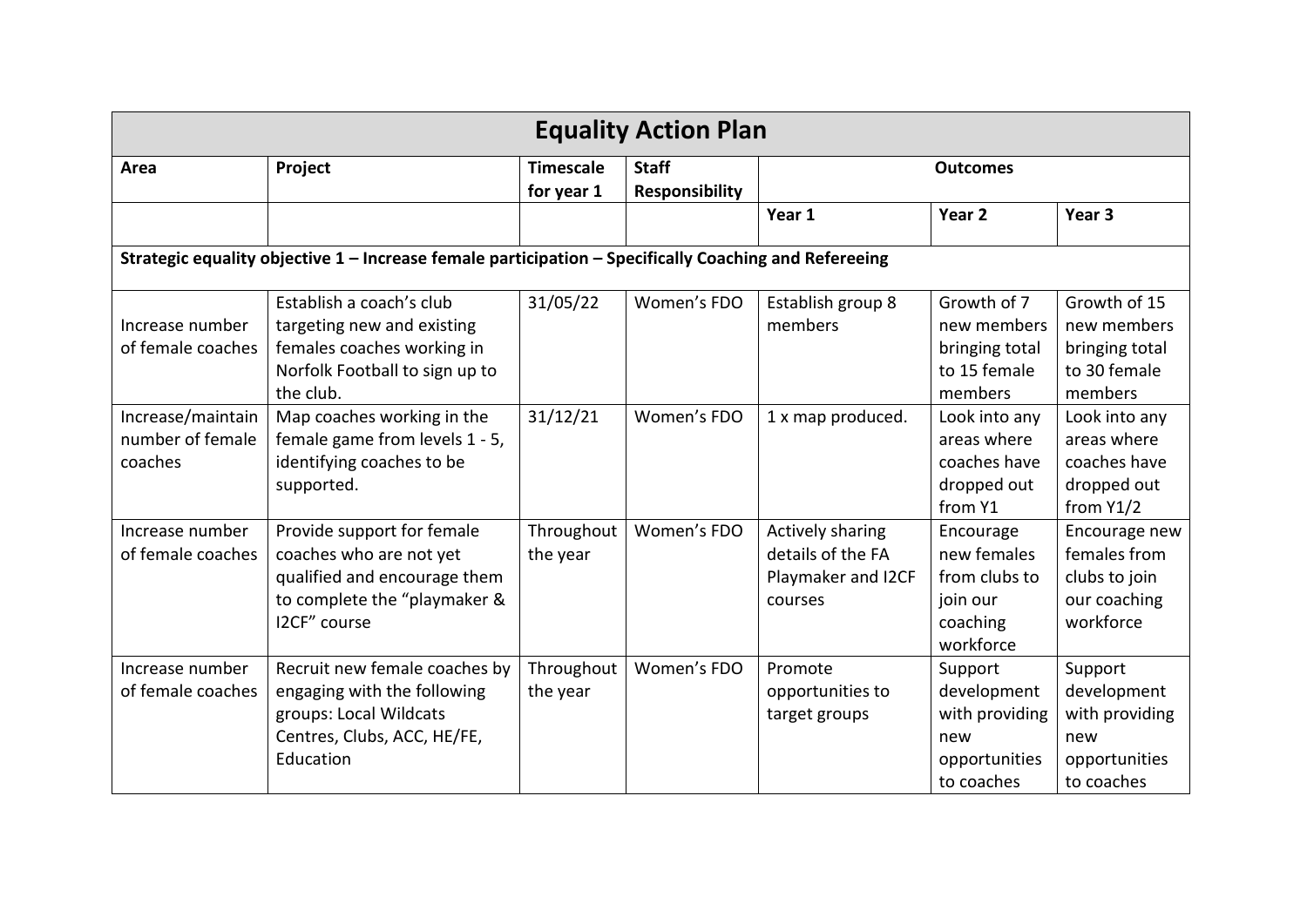| Increase number<br>of female coaches           | Role model promotion - Use a<br>female role model to promote<br>via interview and coaching<br>footage to promote female<br>coaching, leading into<br>information around coaching<br>opportunities | 31/05/22                      | <b>FDM</b> | 1 x role model<br>targeted in year one        |                                                  |                                                  |
|------------------------------------------------|---------------------------------------------------------------------------------------------------------------------------------------------------------------------------------------------------|-------------------------------|------------|-----------------------------------------------|--------------------------------------------------|--------------------------------------------------|
| Increase female<br>refereeing<br>participation | Continue to work with the<br>Norfolk Women's & Girls<br>League to promote Referees<br>Courses                                                                                                     | 31/05/22                      | <b>RDO</b> | On-going                                      | On-going                                         | On-going                                         |
| Increase female<br>refereeing<br>participation | Identify suitable candidate to<br>undertake the role of Mentor<br>to new & existing female<br>Referees to provide them with<br>relevant support and<br>development guidance                       | 31/05/22                      | <b>RDO</b> | 1 mentor recruited                            | Mentor<br>maintained                             | Mentor<br>maintained                             |
| Increase female<br>refereeing<br>participation | <b>Ensure that the Norfolk FA</b><br>Female Referee Facebook<br>group is updated on a regular<br>basis, including the provision<br>of useful support information<br>for Match Officials           | 31/05/22                      | <b>RDO</b> | 13 members<br>maintained                      | 5% increase in<br>members                        | 5% increase in<br>members                        |
|                                                | Strategic equality objective 2 - Increase participation of gay males                                                                                                                              |                               |            |                                               |                                                  |                                                  |
| Increase<br>participation of<br>gay males      | Deliver a localised Rainbow<br>Laces marketing campaign,<br>raising awareness of inclusion<br>within football and engaging                                                                        | November-<br>December<br>2021 | <b>FDM</b> | 50 x clubs engaged<br>13 x leagues<br>engaged | 50 x clubs<br>engaged<br>13 x leagues<br>engaged | 50 x clubs<br>engaged<br>13 x leagues<br>engaged |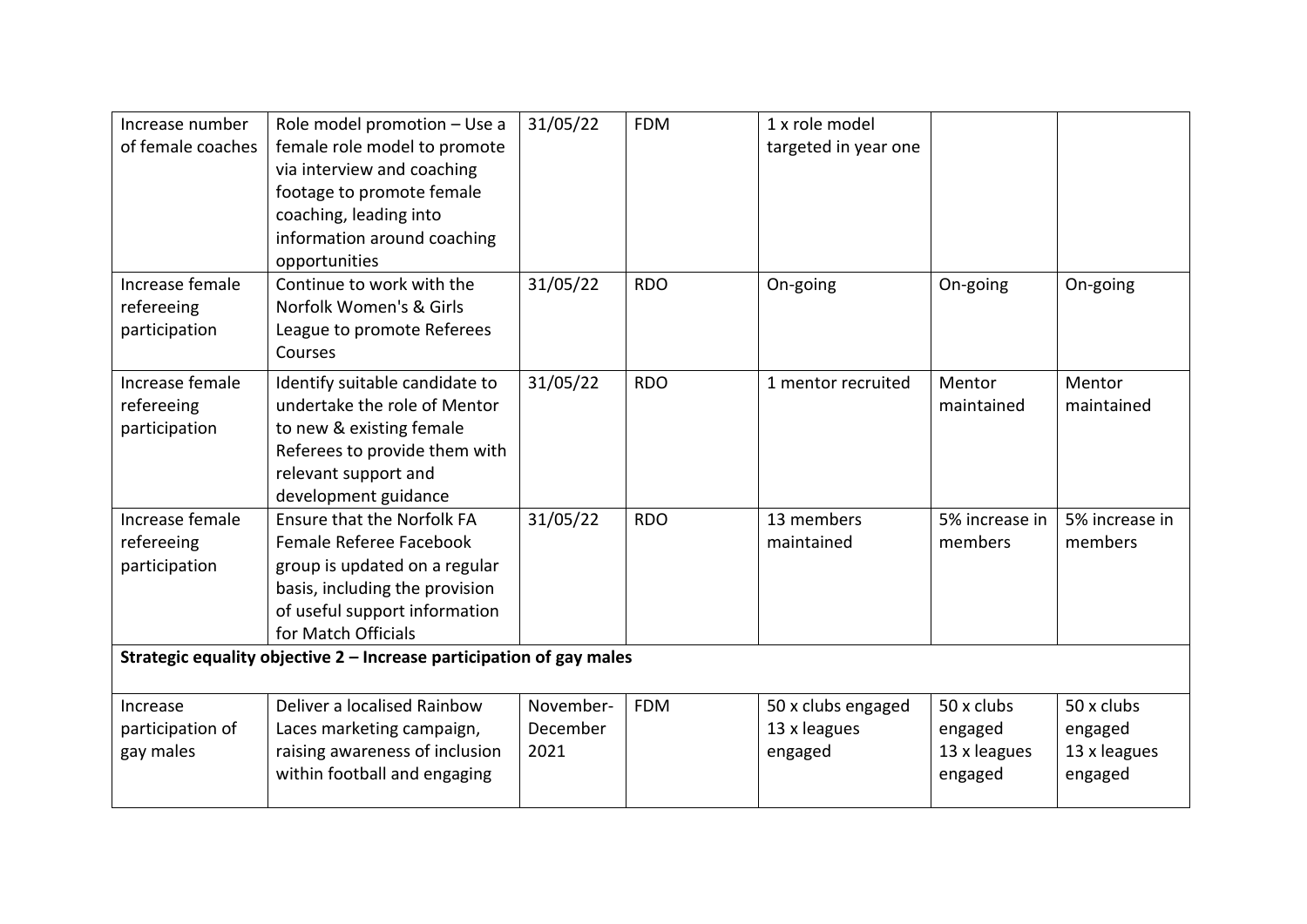|                                                                             | with grassroots clubs &<br>leagues                                                                                                      |                               |                      |                                     |                                        |                                        |
|-----------------------------------------------------------------------------|-----------------------------------------------------------------------------------------------------------------------------------------|-------------------------------|----------------------|-------------------------------------|----------------------------------------|----------------------------------------|
| Increase<br>participation of<br>gay males                                   | As part of the rainbow laces<br>campaign, promote local role<br>model within the football                                               | November-<br>December<br>2020 | <b>FDM</b>           |                                     |                                        |                                        |
|                                                                             | community<br>Strategic Equality Objective 3 - Increase playing participation of individuals over 55 years                               |                               |                      |                                     |                                        |                                        |
| Increase playing<br>participation of<br>individuals over<br>55 years        | Engage with Age UK to<br>connect with their local<br>network and promote Walking<br>Football playing opportunities<br>to the membership | End of<br>2021-2022<br>season | <b>FDM</b>           |                                     |                                        |                                        |
| Increase playing<br>participation of<br>individuals over<br>55 years        | Support the growth of local<br>walking football groups within<br><b>Norfolk</b>                                                         | Throughout<br>the year        | <b>FDM</b>           | Increase number of<br>players by 20 | Increase<br>number of<br>players by 20 | Increase<br>number of<br>players by 20 |
| Increase playing<br>participation of<br>individuals over<br>55 years        | Support the growth of<br>women's walking football<br>sessions in Norfolk                                                                | Throughout<br>the year        | FDO (Women)<br>& FDM | Increase number of<br>players by 15 | Increase<br>number of<br>players by 10 | Increase<br>number of<br>players by 10 |
| Strategic Equality Objective 4 - Increase participation of BAME individuals |                                                                                                                                         |                               |                      |                                     |                                        |                                        |
| Increase playing<br>participation of<br><b>BAME</b> individuals             | Continue to support New<br>Routes charity to run their<br>recreational football session at<br><b>UEA</b>                                | On-going                      | <b>FDM</b>           | Maintain players                    | Increase by 5                          | Increase by 10                         |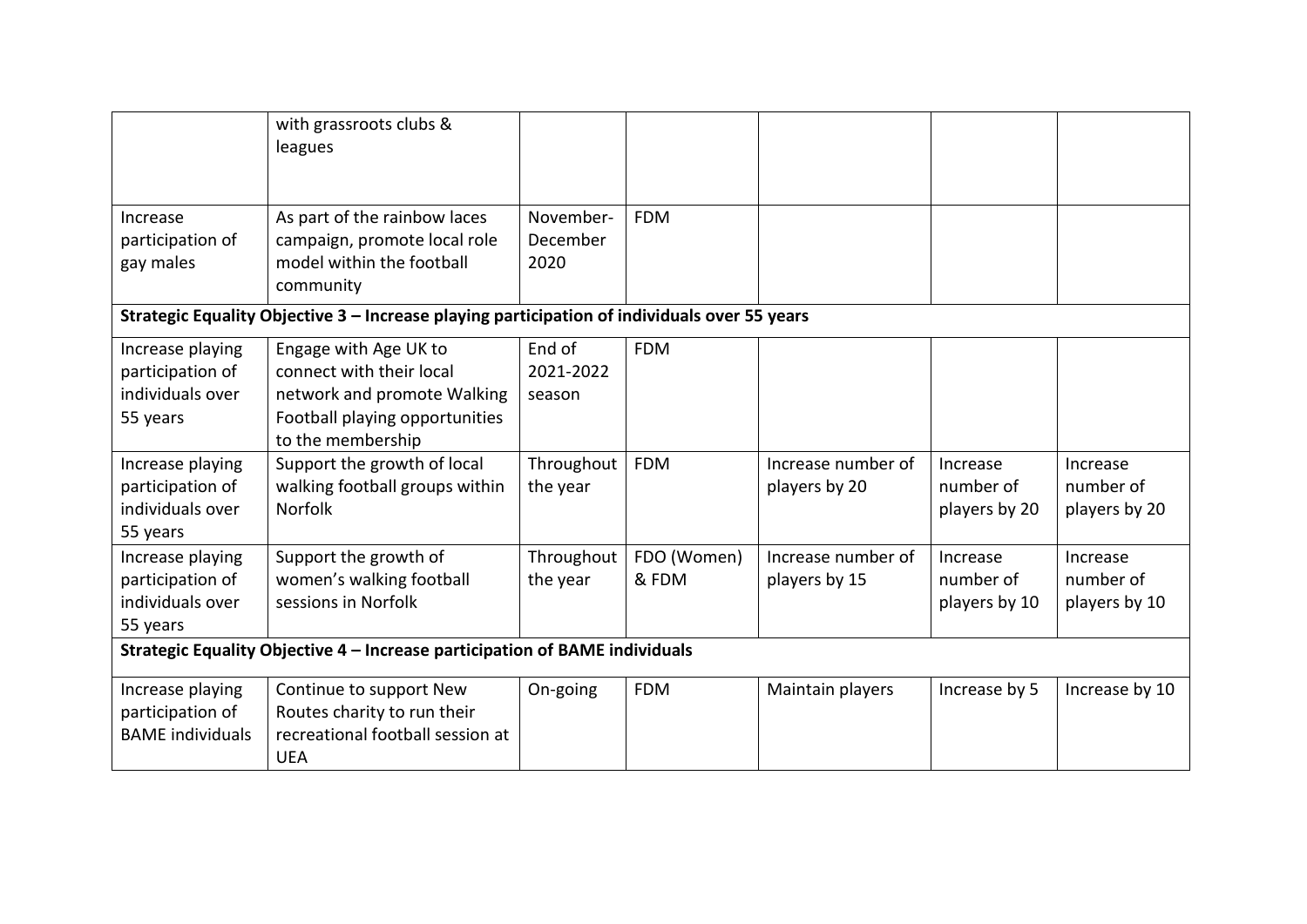| Increase playing<br>participation of<br><b>BAME</b> individuals           | Recruit member of ISAG with<br>knowledge of increasing<br>participation for minority<br>ethnic backgrounds and/or is<br>representative from a minority                        | End of<br>2021-2022<br>season | <b>FDM</b> | Maintain member                          | Maintain<br>member        | Maintain<br>member        |
|---------------------------------------------------------------------------|-------------------------------------------------------------------------------------------------------------------------------------------------------------------------------|-------------------------------|------------|------------------------------------------|---------------------------|---------------------------|
| Increase playing                                                          | ethnic background<br>Promote BAME individuals                                                                                                                                 | End of                        | <b>FDM</b> | 1 x individual                           | 1 x individual            | $---$                     |
| participation of<br><b>BAME</b> individuals                               | involved within the game<br>through the role models<br>promotion                                                                                                              | 2021-2022<br>season           |            | promoted                                 | promoted                  |                           |
|                                                                           | Strategic Equality Objective 5 - Increase participation of individuals with a disability                                                                                      |                               |            |                                          |                           |                           |
| Increase playing<br>participation for<br>individuals with a<br>disability | Support UEA with setting up<br>Mental Health support<br>sessions for females in the<br>community as well as<br>students, to play football and<br>access mental health support | End of<br>2021-2022<br>season | <b>FDM</b> | 15 x participants<br>regularly engaged   | Grow by 5<br>participants | Grow by 5<br>participants |
| Increase playing<br>participation for<br>individuals with a<br>disability | Deliver All to Play for<br>competitions at the FDCs with<br>external support of mental<br>health agencies for one of the<br>events.                                           | End of<br>2021-2022<br>season | <b>FDM</b> | 6 x teams in<br>attendance<br>3 x a year | Maintain                  | Maintain                  |
| Increase<br>participation for<br>individuals with a<br>disability         | Promote to all affiliated clubs<br>and leagues, and the ISAG the<br>"introduction to disability<br>football" online module when<br>available.                                 | End of<br>2021-2022           | <b>FDM</b> | 16 x coaches<br>engaged                  | 10 x coaches<br>engaged   | 10 x coaches<br>engaged   |